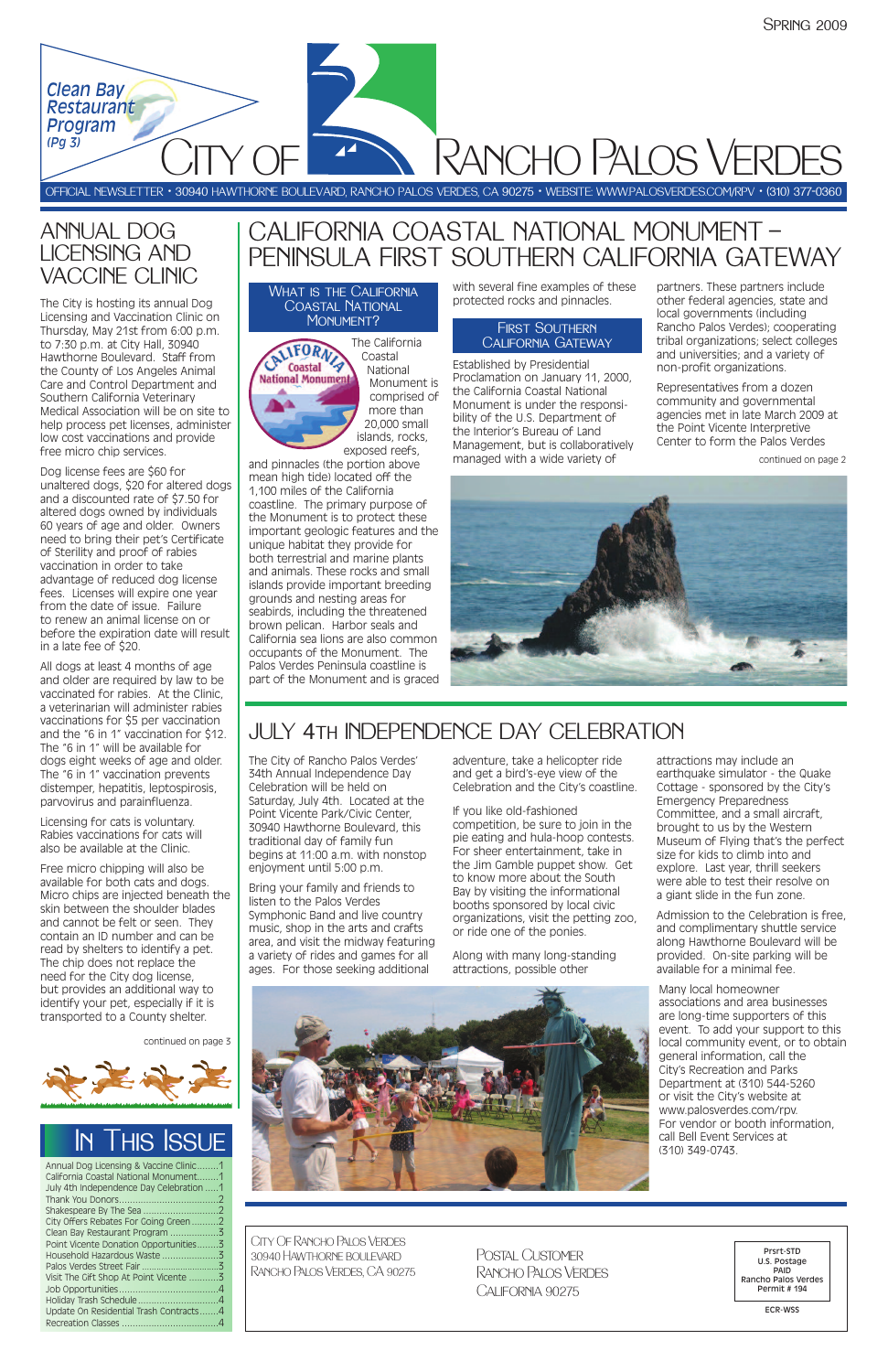The Gifts for Parks program provides a means for individuals, organizations, and/or businesses to contribute funds, merchandise, or labor for the enhancement of the City's Recreation and Parks facilities and programs. The City sincerely thanks the following generous contributors.

### PVIC DONATIONS

- •Bob Allison: Informational whale CD
- •Maureen Beck: Marineland souvenir
- •Gislinde Bulowski: Framed art
- •Virginia Butler and Les Fishman: Whale artwork donated in memory of Helen Coffey
- •Joe Cocke: Historic artifact
- •Nancy and Linda Collins: Marineland souvenirs
- •Susan Deo: Educational book
- •Katherine Towner Enna: Marineland souvenirs
- •Mary Helms: Easel for PVIC use
- •Joyce Jessoe: Marineland souvenir
- •John McTaggart: Marineland souvenir
- •Mary Odano:
- Animal casts/artifacts
- •Lois Paddor: Marineland souvenirs
- •Jeff Potts: Marineland souvenirs •Dennie Stansell:
- Book on Tongva Indians
- •Dave Taylor: Written historical materials
- •Greg Tylka: Marineland souvenirs
- •Jarel Wheaton: Large aerial photograph of PVIC
- •Alan Williams: Fossil peafowl egg

### •Karen Shimabukuro: \$50 REACH Breakfast with Santa Event Donations

- •Kiwanis Club: \$1,000
- •Pavilions: \$30 gift card
- •Noah's Bagels: 4 dozen bagels
- •Bristol Farms: \$30 gift card
- •Trader Joes: Fresh fruit (\$50 value)
- •Ralphs: \$30 gift card
- •Starbucks: 2 lbs of coffee

- •Ruby's Diner: 13 meal coupons
- •The Appetizer:
- Three \$10 gift certificates •Bon Bon Island: Giveaway prizes
- •Giorgio's: \$30 gift certificate
- •Jamba Juice: Giveaway prizes
- •Hallmark Peninsula Stationers: Giveaway prizes
- •Mike's Brickwalk Café: \$10 gift certificate
- •Mimi's Café: \$30 gift certificate
- •Mrs. Fields: Giveaway prizes
- •Nantucket Crossing: Giveaway prizes
- •The Original Red Onion Restaurant: \$50 gift certificate
- •Panera Bakery: Five coupons
- •Palos Verdes Ice Chalet: 8 gift certificates for free skating sessions
- •Peninsula Grill: \$50 gift certificate
- •Poquito Mas: Five \$5 gift certificates
- •Sammy's Woodfired Pizza: Gift certificates and coupons
- •Small Wonders: Giveaway prizes
- •Super Suppers: \$10 gift certificate
- •Yummy Yogurt: Giveaway prizes

### **SPRING 2009** THANK YOU, GIFTS FOR PARKS

### CALIFORNIA COASTAL NATIONAL MONUMENT continued from page 1

Peninsula Gateway of the California Coastal National Monument (CCNM). The Gateway is a collaborative partnership to assist Bureau of Land Management (BLM) with the preservation, stewardship, and appreciation of the CCNM, as well as to advance the understanding and protection of California's coastal and ocean resources. The Palos Verdes Peninsula Gateway is the first to be established in Southern California. At the Gateway meeting, the City of Rancho Palos Verdes presented the BLM with a signed Memorandum of Understanding for the City to be a collaborative partner in the development and implementation of the CCNM Gateway for that portion of the Monument that falls within the City's jurisdiction. These areas include Point Vicente Park and Interpretive Center, Point Vicente Fishing Access and Abalone Cove Shoreline Park and Ecological

Preserve. On the Palos Verdes Peninsula, the CCNM also includes Bluff Cove in the City of Palos Verdes Estates, as well as Royal Palms State Beach and Point Fermin Park in the City of Los Angeles. CCNM Coordinator Greg Thomsen moderated the Gateway's first meeting. "It took nearly four years of hard work by a number of BLMers and community organizers to get to this point," he said. "The meeting room on a bluff overlooking the shore was a fantastic setting, but it did present a unique challenge for keeping the attention of a roomful of marine-life experts." To that point, midway through the meeting, all eyes turned to the sea when a pair of Pacific gray whales surfaced and frolicked among the waves.

For more information about the California Coastal National



Monument, visit the BLM's website at www.blm.gov/ca/pa/ coastal\_monument.

## **City's Green Building Program Process**

#### **Step 1: Builder/Owner obtains Guidelines & Checklist**

**GreenPoint RATED** 

ø

88

annual

Step 2: Builder/Owner retains approved green building professional for design phase

Step 3: Builder/Owner submits green project to Planning and then Building and Safety Plan Check and receives expedited plan review

> Step 4: Builder/Owner retains certified third-party **Green Point Rater**

> > Step 5: Green Point Rater conducts inspections during construction phase and collects documentation

> > > Step 6: Green Point Rater calculates earned points on checklist and submits to Build It Green for certification

> > > > Step 7: Builder/Owner submits certification of green construction to City for fee rebate

> > > > > of Rancho Palos Verde

DONORS!

#### REACH Program Donations

### Fourth of July Celebration In-Kind Donations

## SHAKESPEARE BY THE SEA RETURNS TO RPV

Come join us for the performance of William Shakespeare's comedy, "As You Like It" on Sunday, July 5th at Hesse Park. This comedy involves exiled lovers, dukes, jesters, and lions – all battling, causing trouble, and falling in love in the Forest of Arden. Come join Duke Frederick, Rosalind, Touchstone, and Silvius for a riotous, rambunctious evening of confused lovers and comedic characters. This City-sponsored production of Shakespeare's classic comedy is playing one night only in Rancho Palos Verdes on the upper field at Hesse Park at 7:00 p.m. Please note that there is no pre-show this season.

Shakespeare by the Sea is FREE – no tickets will be sold and there is no reserved seating. Seating is available on a first come, first served basis. Beach chairs, blankets and warm layered clothing are recommended. Picnics are welcome. Hesse Park is located at 29301 Hawthorne Boulevard.



Don't be bored, be Bard, and come enjoy an outdoor evening at the theater!

For more information about the Rancho Palos Verdes performance, please call Recreation and Parks

at (310) 544-5260. For more information on other Shakespeare by the Sea productions, please call (310) 217-7596 or go to their website at www.shakespearebythesea.org.

## CITY OFFERS REBATES FOR "GOING GREEN"

Do you want to put the "green" back in your wallet? "Green Building" is a term given to buildings that are sited, designed, constructed and operated to enhance the well-being of the occupants, and to minimize negative impacts on the community and natural environment. Typically, "green buildings" are higher quality, provide a healthier environment to

live in, are less costly to maintain, consume fewer natural resources, generate less waste and are more marketable than conventional construction.

The City of Rancho Palos Verdes has implemented a Green Building Program that allows RPV residents who wish to construct residential "green buildings" to work with a

recognized organization in order to receive certification, credit and marketability of



green building construction. In addition, the City has adopted incentives such as "front-of-theline" permit processing and significant permit fee rebates to encourage all residents throughout the City to pursue "green" construction.

The City has adopted the Build It Green suite of products and services for single-family residential and multi-family residential projects, and the LEED suite of products for commercial, institutional and/or mixed-use projects. This information provides City residents and property owners with recognized, certified, and consistent guidelines and a rating system which they can use for achieving green construction on their properties.

Contact the City's Planning Department at (310) 544-5228 for helpful information and useful tools for designing your new green home!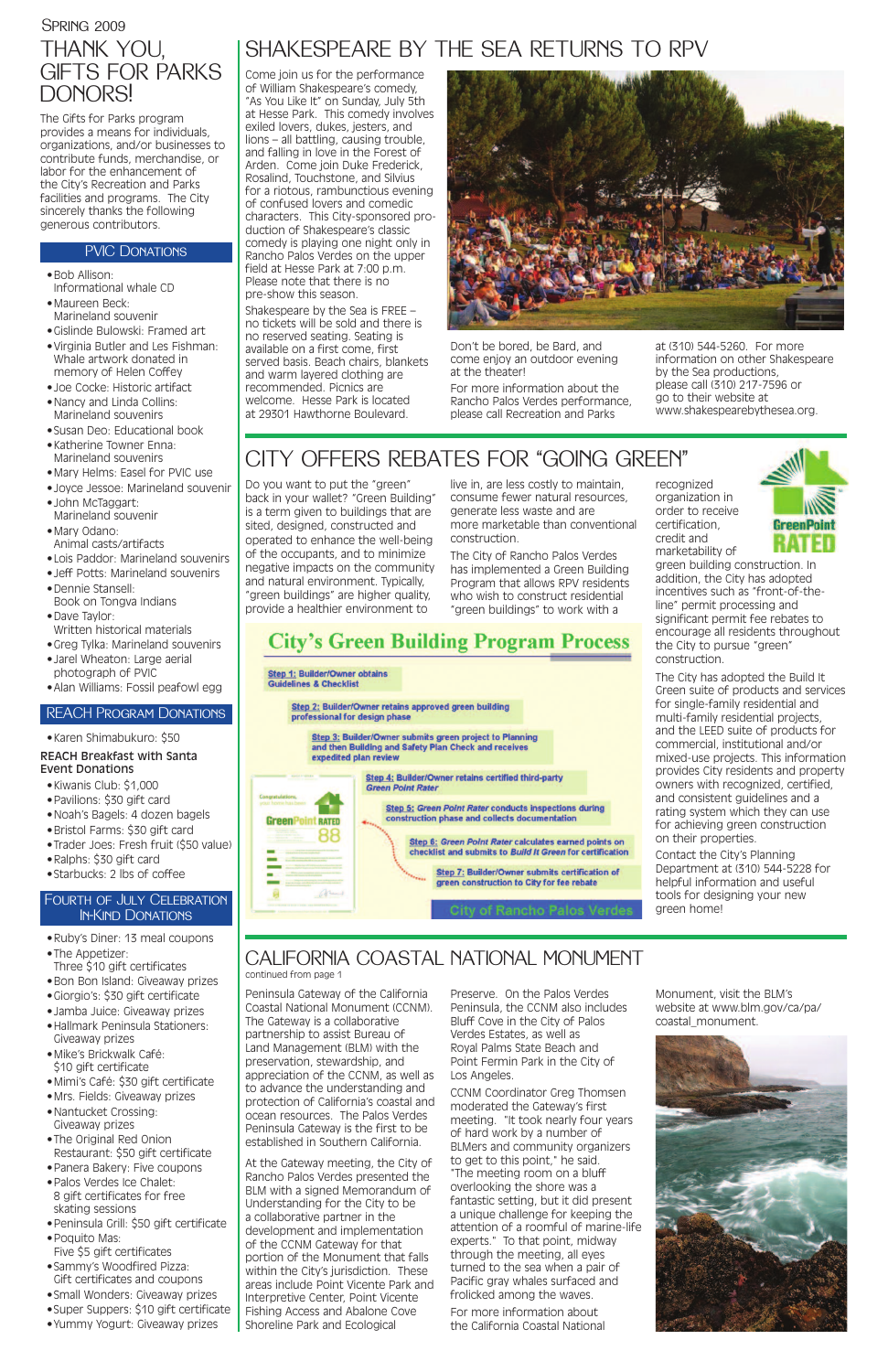Need a convenient way to dispose of your household hazardous waste and electronics waste? The Gaffey SAFE Center is a permanent collection facility located at 1400 North Gaffey Street (opposite the DMV) that is FREE and available to all Los Angeles County residents. The Center is open every Friday, Saturday and Sunday from 9:00 a.m. to 3:00 p.m.

14 A N

The SAFE Center will accept your old and obsolete electronics such as computers CPU's, monitors, TV's, stereos, cellular phones, answering machines, plus household hazardous waste, such as your old paint (oil or/and water based), paint thinners, household and car batteries, automotive fluid (brakes, motor, anti-freeze) fluorescent lamps, mercuric thermostats, old medicine, medical sharps/needles (in a secure container), propane, pesticides, pool chemicals, and herbicides.

covering topics from Marineland to weeds & wildflowers; stuffed animals; dolphin statuary and more! The museum is open daily from 10:00 a.m. to 5:00 p.m.; closed Thanksgiving Day, December 24 & 25, and January 1. Located at 31501 Palos Verdes Drive West, we are just around the corner in your neighborhood.

Dispose of your household hazardous and electronics waste properly and help to protect public health and our precious environment.



### Looking for A Unique Gift that Celebrates Our Beautiful Coastal Location?

### **VISIT THE GIFT SHOP AT THE POINT VICENTE INTERPRETIVE CENTER!**

The museum's gift shop has a varied selection of items perfect for gifts. Hand-made pottery, ceramics, and paintings from local artists; Point Vicente Lighthouse photographs; hand-made, one-of-a-kind jewelry; wind chimes; T-shirts; sweatshirts; puzzles; books by local authors



## POINT VICENTE INTERPRETIVE CENTER DONATION OPPORTUNITIES

Join your neighbors and friends and be a part of history at the Point Vicente Interpretive Center. A variety of donation options are available and proceeds go toward exhibits and education.

| Commemorative Brick Paver            | \$250    |
|--------------------------------------|----------|
| Bronze Amphitheater Seat Plaque      | \$1,500  |
| Bronze Whale Walk Recognition Plaque | \$2,500  |
| Amphitheater Row Naming Rights       | \$10,000 |

Full exhibit sponsorships are also available. Please call (310) 544-5260 for donation information. Make your mark by the sparkling Pacific!

## HOUSEHOLD HAZARDOUS WASTE

## CLEAN BAY RESTAURANT PROGRAM

The City is pleased to announce that it has joined the Santa Monica Bay Restoration Commission's Clean Bay Restaurant Program. RPV is working with the other cities to help promote restaurants that employ Best Management Practices (BMPs) and good housekeeping procedures to help prevent waste from entering the storm drain systems and thereby protecting the environment.

Restaurants typically handle a substantial amount of waste in the course of doing business. Improper disposal of that waste could end up in storm water runoff and pose a serious threat to our beaches and ocean. The City is in the process of certifying local restaurants to recognize those that are going

What is the most important thing to remember when installing a smoke alarm?

above and beyond mandatory storm water regulations to ensure a clean environment now and in the future. So far, fifteen restaurants in our City have received this prestigious honor and will be recognized at the June 2, 2009 City Council meeting.

- •Azteca Mexican Restaurant
- •Bagels Galore
- •Baja Fresh
- •Coco's Restaurant
- •Dolci Mango
- •Domenick's Pizza House
- •Domino's Pizza
- •Edible Arrangements
- •Francesco's Café
- •Kobe Grill
- •Pina's Mexican Restaurant
- •Portside Deli
- •Stuft Pizza
- •Sushiya
- •The Yogurt Deck

The City salutes their commitment to protecting our health and wellbeing!

How can you help? Simple. Eat out! This may be the easiest thing you can do to protect our environment. You can help keep our beaches clean by supporting these local businesses when you go out to eat. Look for the "Clean Bay Certified Restaurant" decal in their window. You can also visit www.santamonicabay.org and check the Restaurant Certification Program for a list of participating restaurants in our City, as well as others in the Santa Monica Bay watershed.

### You Won't Go Hungry Being an Environmental Champion!



PLEASE NOTE: The Clinic does not accept credit cards; bring either two checks or cash. Animal licenses will be mailed to you within 45 days, providing the rabies vaccination certificate is current.

Please be sure to have your dog on a leash and be prepared to clean up after your pet. We look forward to seeing you there!

Pet owners may renew or apply for a new dog license via the internet at anytime by visiting the County Animal Control website at http://animalcare.lacounty.gov. For more information about the Clinic, please call the Los Angeles County Animal Control Department at (562) 728-4706 or Rancho Palos Verdes City Hall at (310) 544-5205.

## ANNUAL DOG CLINIC

continued from page 1

The 22nd Annual Palos Verdes Street Fair & Music Festival takes place on Saturday, June 6th from 10:00 a.m. to 10:00 p.m. and Sunday, June 7th from 10:00 a.m. to 9:00 p.m. New this year, the Fair kicks off with "Friday Teen Fun Night" opening the carnival rides on Friday, June 5th from 6:00 p.m. to 10:00 p.m. Located at Crossfield Drive and Silver Spur Road in the Peninsula Center business district, the Fair is the biggest event on the Peninsula.



Proceeds from the Fair support student scholarships, free "business success" seminars and environmental groups. For more information, call the Palos Verdes Peninsula Chamber at (310) 377-8111 or visit them at www.pvstreetfair.com for directions, parking, entertainment schedule, purchasing \$25 all-day carnival ride wristbands, and Dog Show registration. Parking and entrance are free.

## PALOS VERDES STREET FAIR & MUSIC FESTIVAL

### **SAFETY TIPS FROM YOUR BUILDING INSPECTOR**

Location, location, location!

Install at least one smoke alarm in every bedroom, outside of each sleeping room area and on each level of a multi-level building.

Smoke alarms can't help you unless they are functional and you can hear them.

- Test each smoke alarm regularly.
- Keep batteries fresh by replacing them annually.

Building safety codes require smoke alarms. Contact the City's Building and Safety Division at 310 265-7800 for more information.

- ❖ Two Days of Events and Live Music
- ❖ Jazz Festival
- ❖ Nearly 200 street vendors
- ❖ Eco-friendly goods
- ❖ "Living Green" Demonstrations
- ❖ "Healthy Lifestyles" Displays & Services
- ❖ Carnival and Kiddie Rides
- ❖ Pony Rides and Petting Zoo
- ❖ International Food Court & Beer Garden
- ❖ Student Art Walk
- ❖ TOP DOGS Dog Show (Saturday, 10:00 a.m.)